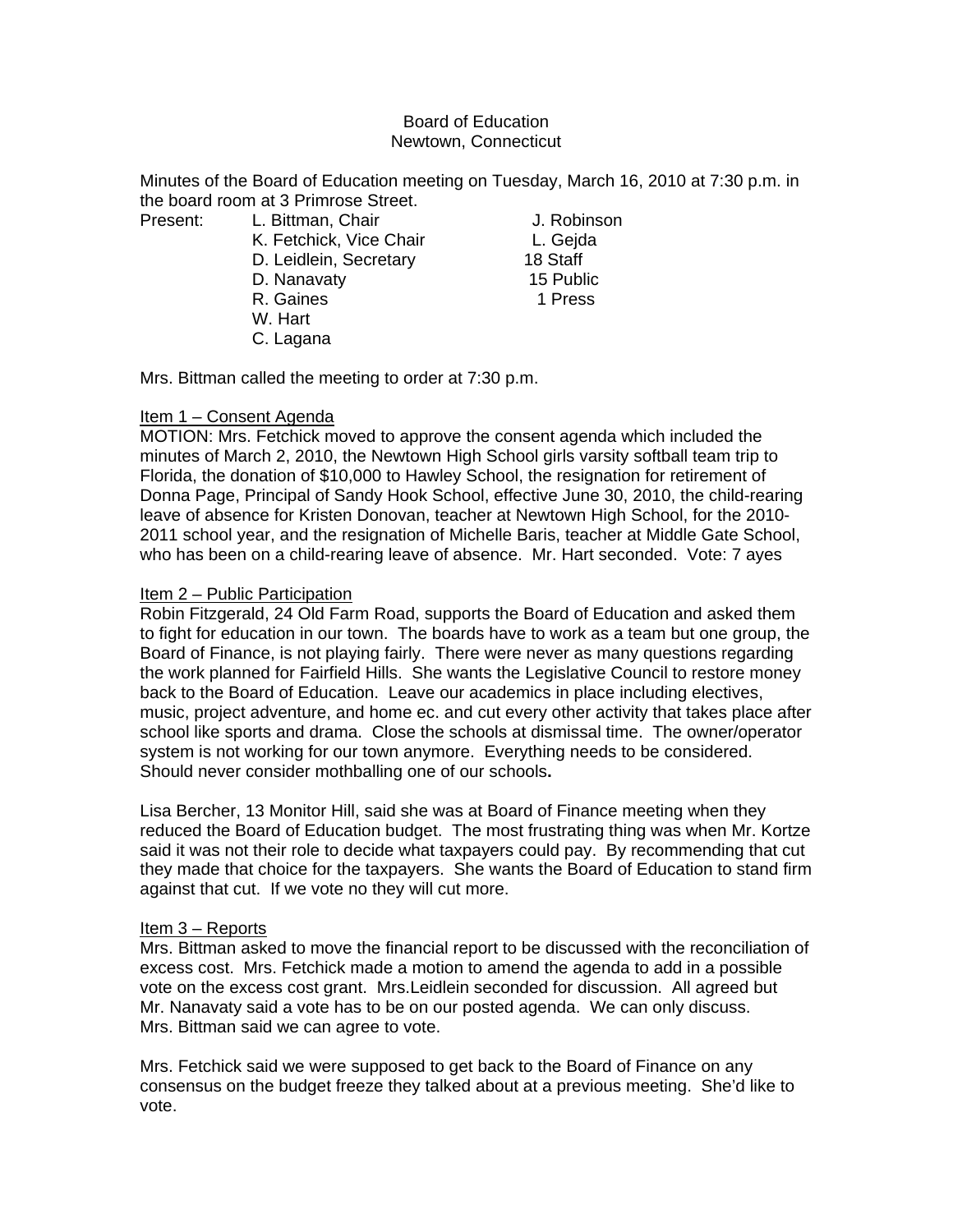Board of Education  $\overline{c}$ -2- The March 16, 2010

Mr. Nanavaty said his comment at the last meeting was that he doesn't think we should take any action to unfreeze our accounts unless we know the town will have surplus this year. Every year the town posts a surplus. The Board of Finance is coming to us before they know if there will be one and wants us to deny our students services in last year's budget to pay our revenue loss from the State of Connecticut.

Mrs. Fetchick said if that is the consensus of the Board we should vote on it and let the other board know.

Mrs. Bittman asked if all were in favor of adding a possible vote. The majority were not in favor.

Correspondence: Mrs. Leidlein said the Board received correspondence from Kinga Walsh with additional budget questions.

Chair Report: Mrs. Bittman spoke about the Board of Finance meeting and the \$2.5M we were told to remove from our budget. We won't know the cuts until the referendum is held. They have been working on various options to reduce the budget.

Superintendent's Report: Dr. Robinson spoke about the fall kindergarten inventory results which shows a picture of students as they first enter school. There is some decline in the skill levels they are coming in with.

We put out an RFQ with the town for a new health consultant. Twenty responded and will be reviewed by a combined committee of the town and Board of Education.

Dr. Robinson praised the middle and high school plays. The students are very talented and plays well produced. The PTAs at both schools have a senior citizen tea after which they see the play.

The Legislature is now in session. She sent a letter to the State regarding the burden of proof which is a special ed issue. If changed it would save money for the districts because the burden of proof would be on the party requesting the hearing. Connecticut is the only state that puts it on the district.

Mr. Nanavaty said our statute is silent as to the burden of proof. The regulations put the burden on the boards of education. It is being lobbied by all the RESCs in Connecticut. They are asking the legislature to impose the same standard as the federal government. Dr. Robinson said the second issue is the seat belt law. It would require seatbelts in any new buses starting in 2012. Studies show the buses are safer without seatbelts.

Dr. Robinson stated that Donna Pagé is retiring as principal of Sandy Hook School. She offered her congratulations and that Sandy Hook School is losing a wonderful administrator. Mrs. Page thanked the Board and past Boards for the work they have done for the schools.

Dr. Robinson stated that Judy Liestman, Principal of Middle Gate School, was a finalist in a district in New York, which will allow her to join her husband. Mrs. Liestman also thanked the Board.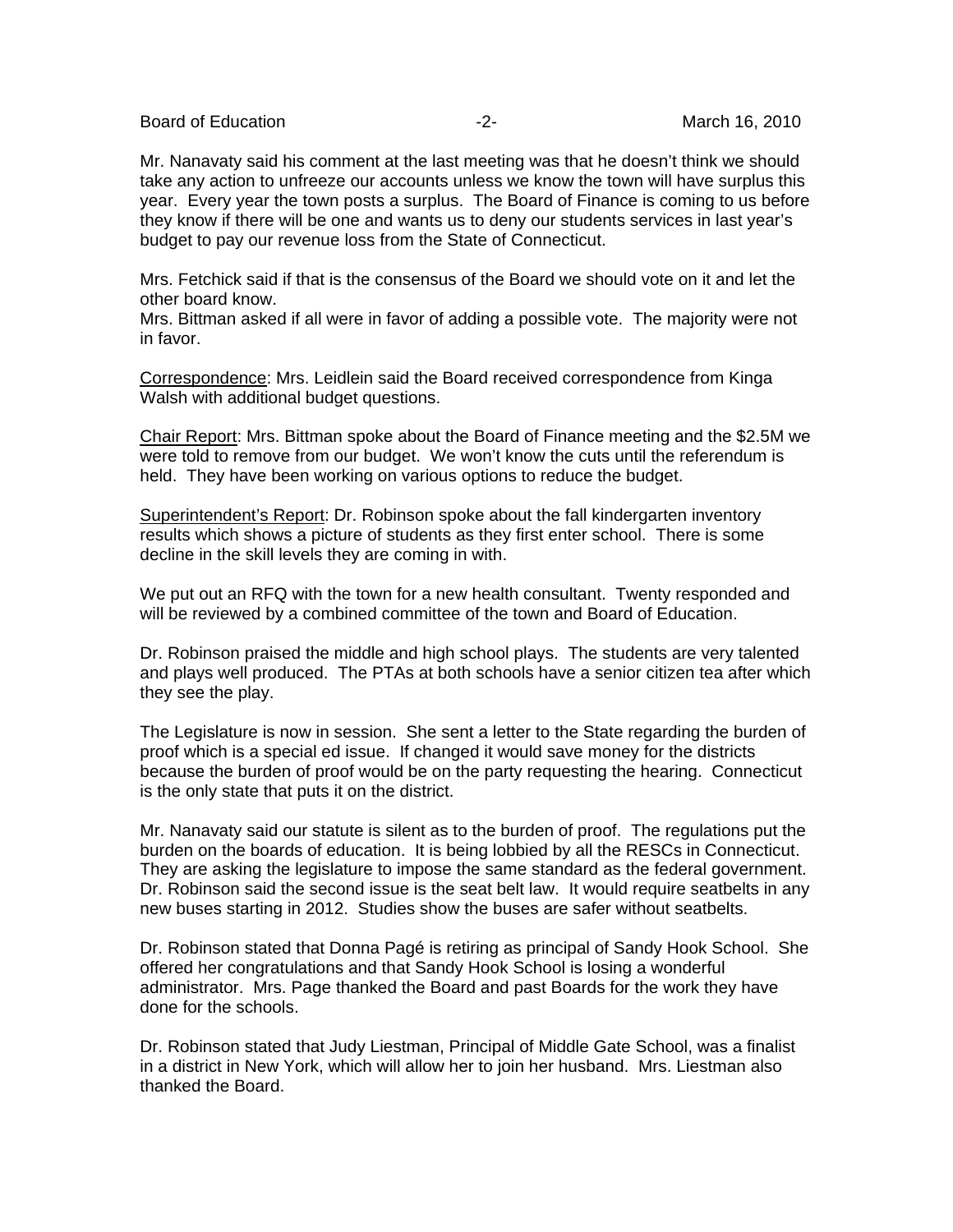Board of Education  $-3 -3-$  March 16, 2010

Policy Committee: Mrs. Fetchick said they met last week and set up meetings until June. They went through half of the bylaws policies.

Facilities Committee: Mr. Hart said they started their first tour of the buildings this morning at the high school and middle school. They will be looking at everything inside and outside of the schools.

## Item 4 – Old Business

High School Expansion Project: Mr. Dumais said it is still on schedule. Curtain walls are up on almost every wall of building and glass has been installed. The inside mechanicals work is done on first and second floor. April 1 the gym closes and the pool has been shut down. This week the footings will be poured for the extension of the foundation.

Mrs. Fetchick asked about the issue with the boy's locker room. Mr. Dumais said we modified the capacity of the boy's team room to be in line with the Fire Marshal and reconfigured some space.

Mrs. Fetchick asked about change orders. Dr. Robinson said seven went to the State Department with one coming back to be rewritten by the architect.

Budget Update: Dr. Robinson gave a presentation on the budget process and the status of the Board of Education budget with the Board of Finance cut of \$2.5M. If the referendum is defeated it goes back to the Legislative Council for more reductions. After the final referendum and the budget is approved it comes back to us for final approval.

The first thing we look at in budget process is enrollment. The first cuts were based on enrollment and projections. We are predicting the enrollment to drop by 98 students mostly at the K-4 level so we reduced staff by 8.1. Further cuts will not be enrollment driven. We are focusing on infrastructure items to find additional reductions.

We have two options to reduce the budget. Option A includes infrastructure costs, transportation contract renegotiations, activities at the middle school and Reed School and staff reductions. Infrastructure savings gives us a reduction of \$1,272,013. There is a risk here. If the State tells us our excess cost is less than 75% we will have a hole in our budget for next year. If we get less than 75% we may have to make cuts in the middle of next year.

Under Option A the Board of Education is renegotiating with the owner/operators who receive approximately \$72,000 per year. The 5 year extension of their contract would enable them to continue their service but we will have a savings of approximately \$500,000. Eliminating after school activities at the middle school and Reed School and also some at the high school gives a reduction of \$100,000. The anticipated staff reductions give us a savings of \$541,820.

The only difference with Option B is that if we are not successful in renegotiating the transportation contract we will have to take additional cuts for a total of \$326,335. We would still need to make a remaining reduction of \$146,226.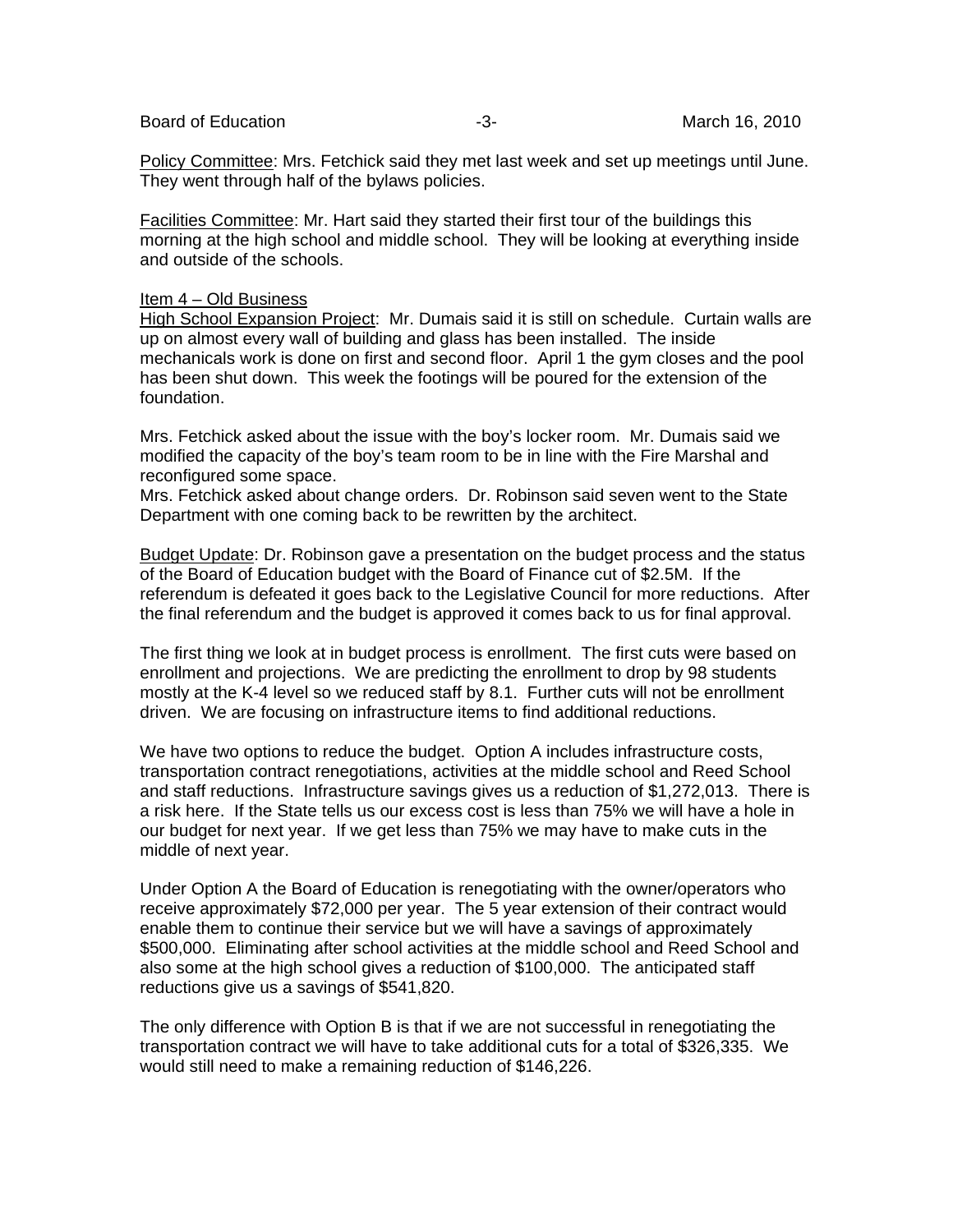|  |  |  | <b>Board of Education</b> |
|--|--|--|---------------------------|
|--|--|--|---------------------------|

In deciding on staff reductions we wanted minimal impact on core education. Certification is an issue because some teachers cannot move to other disciplines. Many will be moving into new schools because they are senior to other teachers. The high school has little opportunity for cuts with an average of 20.8 students per class. There will always be fluctuation in class size at the high school. Some classes are held with combined levels together.

One consideration was going to a 4-day week to save on transportation but that would not be allowed because the state requires 180 school days.

Another option was closing an elementary school but our K-4 enrollment has not dropped sufficiently to do that. We are still 200 students above where we were in 2002. We would also need to look at the cost to reopen the school if necessary.

## Questions and Answers:

Dr. Robinson said the question came up of combining the St. Rose bus with another school. The St. Rose students are district wide so they would have to be combined with a district wide bus which would be the Reed buses which are full. There is no additional cost for the St. Rose buses. Years ago there was a combined run but it didn't work. Also, the St. Rose students are on the bus for a very long time.

Another question was if bonuses were paid to the administrators at the end of 2009. Dr. Robinson said that referred to her and Dr. Gejda. They came forward in the budget process last year along with Joan Libby and Ron Bienkowski and volunteered for freezes. When we used furloughs for the teachers TRB said it wouldn't hurt their retirement because they would record what salary they would have gotten. After that ruling she asked the Board if she and Dr. Gejda could have the same consideration. They took their freeze as furlough days and did not take the 2% increase the Board gave them. They took 6.5 unpaid days as their freeze. Dr. Robinson has a mileage reimbursement up to \$400 per month and owns a 2002 Jeep with 185,000 miles. She was not provided a vehicle from the Board.

The question was raised as to why the Board seems to find money at the last minute during the budget process. Some parts of the budget cannot be fixed until late in the process like medical, electricity and fuel. The staff is always looking for ways to save money.

Why can't the teachers make more sacrifices? Some are making less than last year. The first year of their contract there was no step or wage increase but they were given back 3 days. The increase in their medical contribution from 16% to 18% consumes most of the furlough day increase.

Why don't people pay for preschool at the high school? People pay \$850 per year for supplies for that program. The second preschool for special needs children requires a 50/50 mix of special and typical peer children. It is free by law to meet special education requirements.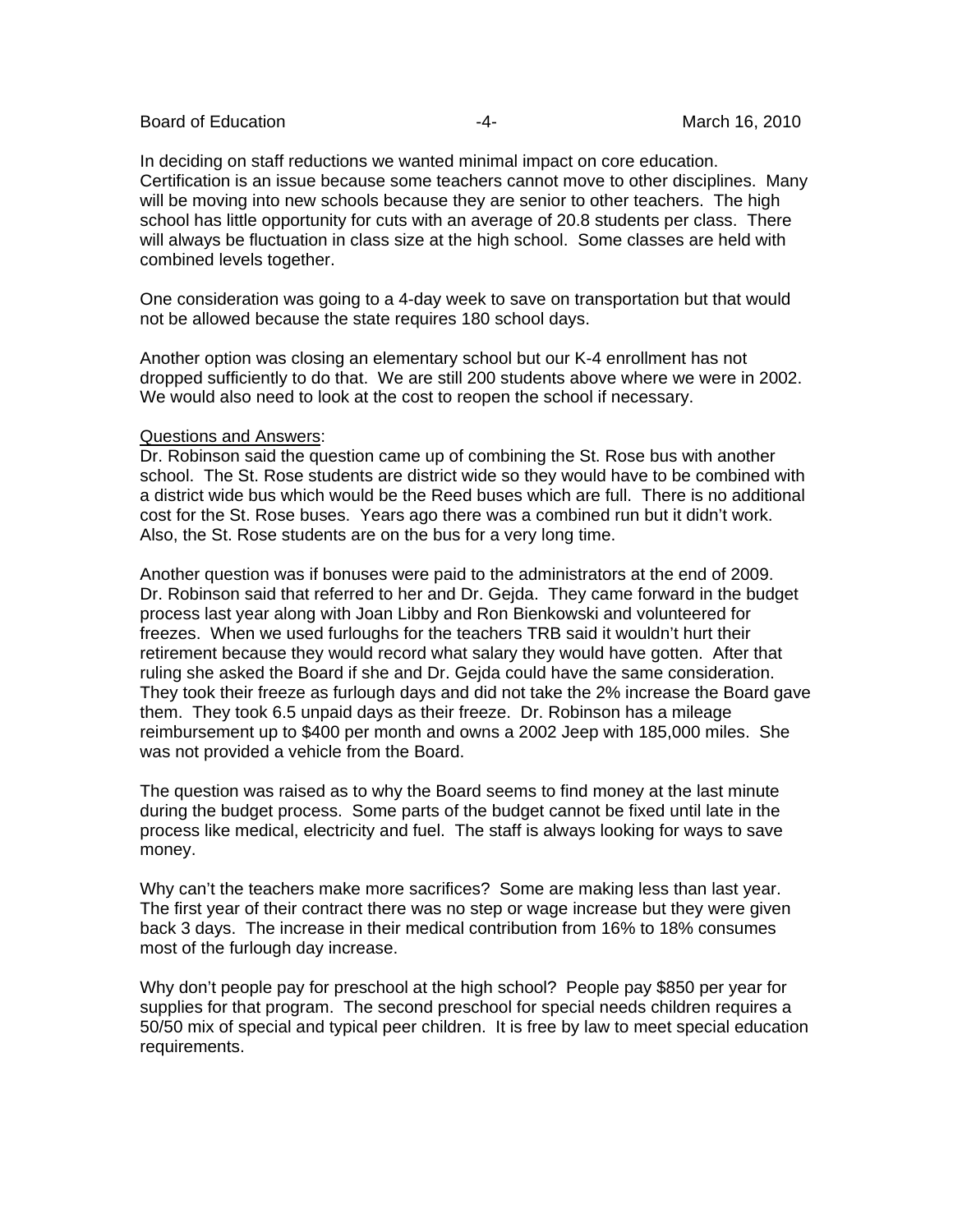Board of Education  $\overline{5}$ - 5- March 16, 2010

Are we required by law to bus special needs preschool children? We are and the students must have car seats. Lastly, what is the cost of a day's transportation? That cost is between \$15,000 and \$16,000 per day.

Mrs. Leidlein asked if we could keep the afterschool programs if they were self-funded. Dr. Robinson said we could.

Mr. Hart asked what it would take to self-fund those activities. Dr. Robinson said it would have to be a separate local fund and could not be in our budget.

Mr. Hart suggested checking with our Director of Business and Board attorney. Mrs. Fetchick asked for that information.

Mrs. Fetchick asked if the insurance savings in Option A included having a joint broker with the town.

Dr. Robinson said the combined amount was \$240,000 with the town using our current system of two brokers.

Mrs. Fetchick asked what our health insurance went down to. Dr. Robinson said it was below 8%.

Mr. Hart said it was 7.3%. Dr. Robinson said we used 7.3% to estimate. Our open enrollment has not occurred yet and we don't know what people will choose.

Mrs. Fetchick said that Kevin Chambers at the State said he never saw anything below 75% for excess cost. Dr. Regan said we normally get 84%. Why are we using 50%? New Milford estimated 60%.

Dr. Robinson said the 50% came from the Bureau Chief of the Department of Special Education at the State. She told two groups, CASBO and CONCASE, that the districts should anticipate 50% for next year. We put in 50% because of her statement and if we put in 75% and it comes in at 60% in February we will not be able to make up that hole in the budget which is why she is being conservative. She said 50% because the pool of money was going to be dipped into by other state needs and the anticipation of an increased number of children.

Mrs. Bittman said the high school marching band is still in our budget. The band parent organization charges each child and they have fund raisers. The question was if we want to keep the money for the teachers and classrooms is there a way of funding the other activities. Would it be possible to look at the high school interscholastic activities line in a more creative way? Could parents step into these activities? We collect \$90,000 for pay to play. In a parent corporation the funds goes to that activity.

Mr. Gaines asked where we show that it flows back to us. Is there a way to track the money?

Mr. Hart said it goes back into the general fund.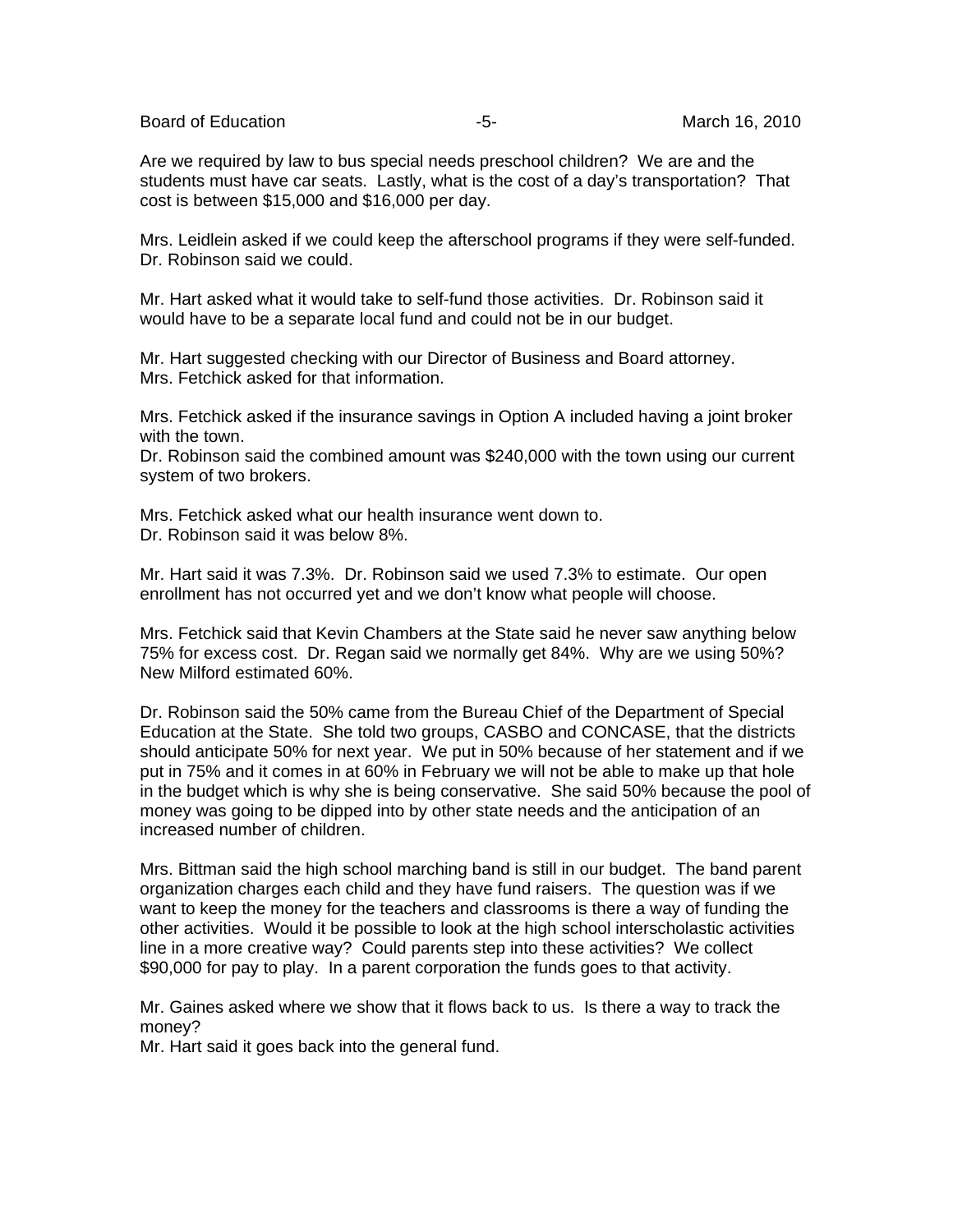Board of Education  $-6$ - Board of Education  $-6$ -

Mrs. Fetchick said that we need to get Bob Tait or Ed Arum to address this. Mr. Tait said there is a mechanism we can set up a fund on the town side to track these funds. She asked Dr. Robinson to check into that.

Mrs. Leidlein said there are some parent groups involved in sports. Do any Board policies apply to student activities? We have a policy about pay for play that speaks to that. We need to be sure we are following that policy.

Mr. Nanavaty said he doesn't think the Board of Finance, Legislative Council or public fully understands the fluidity that exists in a school operating budget. We have people working for the Board of Education who daily think out of the box for our children. The town comes up with a \$1 to \$3M surplus. We have been able to make our budgets work with the reductions we were given. We have done that to our disadvantage. This year we can't make it work. If we do it will come back in a fury next year. His concern is if we are truly looking at a doomsday scenario with no relief from the Legislative Council the parents will have to share the pain and we need to be prepared next year go to the Board of Finance and the Legislative Council and ask for a special appropriation because we will start in a hole if we get additional special ed students. He feels the Board of Finance overstepped their bounds. He would like our attorney to make a request of the attorney general to determine if our present charter system is in violation of our State constitution that they tie the fiscal hands in our community. He thought the Board of Finance was an advisory board. The Legislative Council needs a 2/3 vote to put money back. He thinks it is unconstitutional in that it ties the hand of the fiscal authority in our community.

Mr. Gaines said it always seemed odd that the Legislative Council needed a supermajority to make a recommendation. He would support someone looking at that. Mrs. Fetchick said that last year the Legislative Council added back money.

Mr. Nanavaty said the advisory board is telling our fiscal authority that they are cutting the budget, not making a recommendation and saying they have to override them by a supermajority. An advisory board cannot dictate to a fiscal authority. This was a charter error.

MOTION: Mr. Nanavaty moved to have our Board attorney request an advisory opinion from the Attorney General to determine if the town charter is in opposition to the State constitution concerning the budgetary role of the Board of Finance, defined as an advisory board by the charter, as it pertains to the Legislative Council's role, defined as the town's fiscal authority. Mr. Gaines seconded.

Mr. Gaines said the schools tie into the real estate in Newtown. There is no fat in this budget. We have one of the lowest operating systems in our DRG. He would prefer to see this board work with the town government.

Mr. Nanavaty said our political parties are not going to address this. We are asking for an independent representative from the State to check our charter. It is unusual that no other town in Connecticut has this dichotomy where an advisory board can dictate to a fiscal authority. No one has questioned it. He doesn't' feel it is confrontational. We have to get an answer.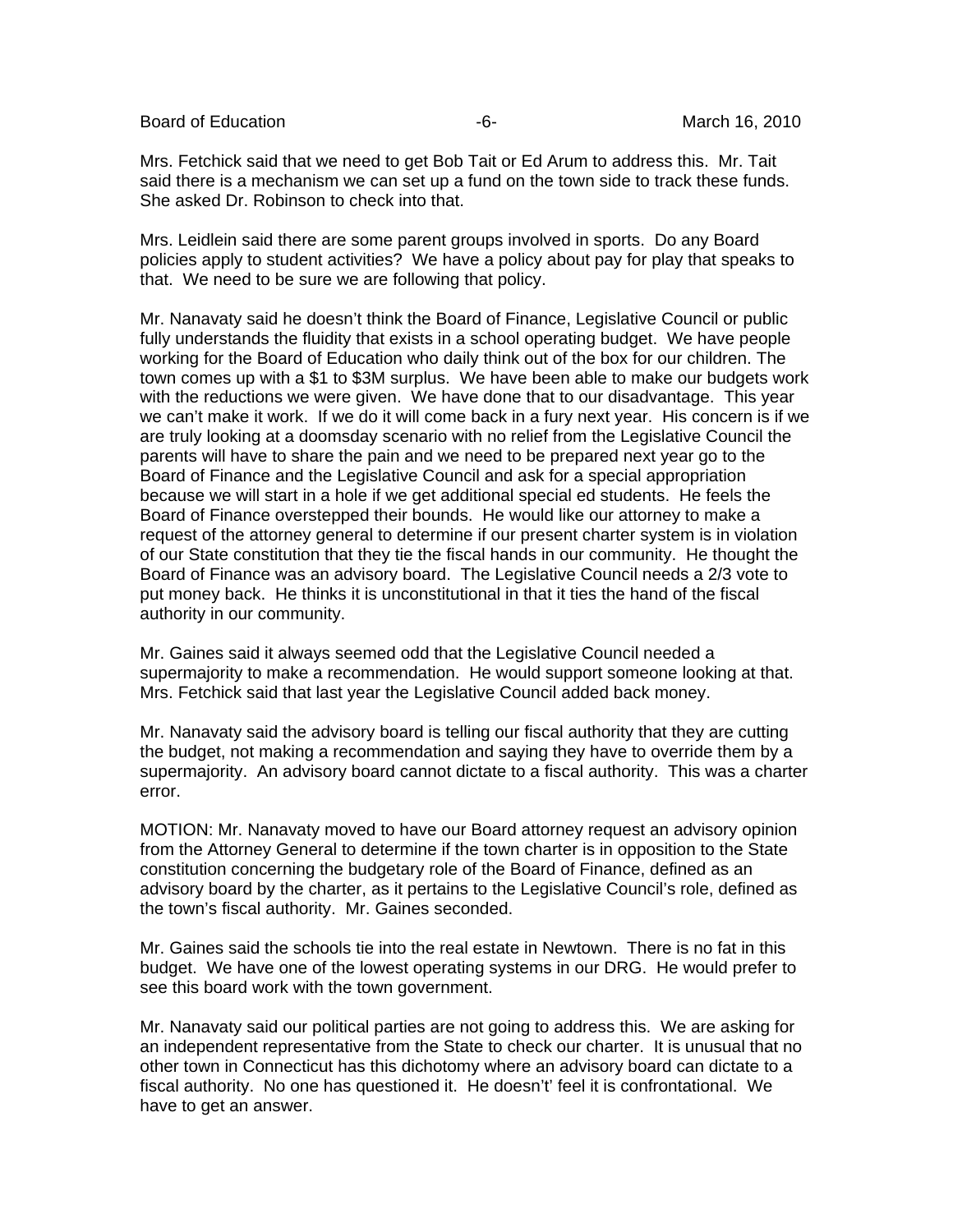Board of Education **-7-** Figure -7- **March 16, 2010** 

Mrs. Bittman asked why a political party couldn't bring this forward. Mr. Nanavaty said the Republicans and Democrats cross-endorsed the members of the Board of Finance. It is clear the only other party to move this is the Independent Party of Newtown.

Mrs. Bittman said she wants to develop a good working relationship with the other boards. Unfortunately this reduction will impact teachers and students. She doesn't want to be confrontational. She would love a political party to take this over.

Mr. Gaines said this is a point of clarification to explain to the Board of Education why they chose that amount. The Legislative Council should be able to modify what they get from an advisory committee. That reduction is just wrong.

Mrs. Fetchick said we have a process in town with checks and balances. Last year the Legislative Council did not agree with the Board of Finance recommendation. It is not our role to tell the Legislative Council what their rules should be. We should work together and was not in favor of this motion.

Mr. Gaines said we are following the process but it is odd to be able to cut with a majority but it takes a supermajority to add back. Put in a level playing field for the Board of Finance to need a supermajority also.

Mr. Hart said the process we have is dysfunctional. Putting the number on the ballot doesn't give voters a choice. The battle we face now is what we do for the children next year. He wants to work with the town.

Mr. Nanavaty said this Board has provided the Board of Finance with more information and answered more questions than in years past. It is not being confrontational. It seems unconstitutional that an advisory board can tie the hands of the fiscal authority. If the charter is unconstitutional we will need another charter commission or other option.

Mrs. Fetchick called the vote and requested a roll call vote.

Mr. Lagana – nay Mr. Hart – nay Mr. Gaines – aye Mr. Nanavaty – aye Mrs. Leidlein – nay Mrs. Fetchick – nay Mrs. Bittman – nay The motion was defeated.

Mr. Gaines asked what happens to class size at the middle school and Reed School as we eliminate clusters.

Dr. Robinson said the original cuts at the elementary level were driven by enrollment. At the middle school the large class is  $7<sup>th</sup>$  grade so class size will increase at both levels as well as at Reed. We did not calculate sizes at the elementary level.

Mrs. Bittman asked if other Board members had any options. Mrs. Leidlein said she was working on something and would forward it to the Board. Mrs. Bittman stated that she wanted to be sure the public knew these were only options.

Mr. Hart said if we take 2 teachers from Reed the grade 6 classes would have 26.8 students. The middle school would have 27 students per class.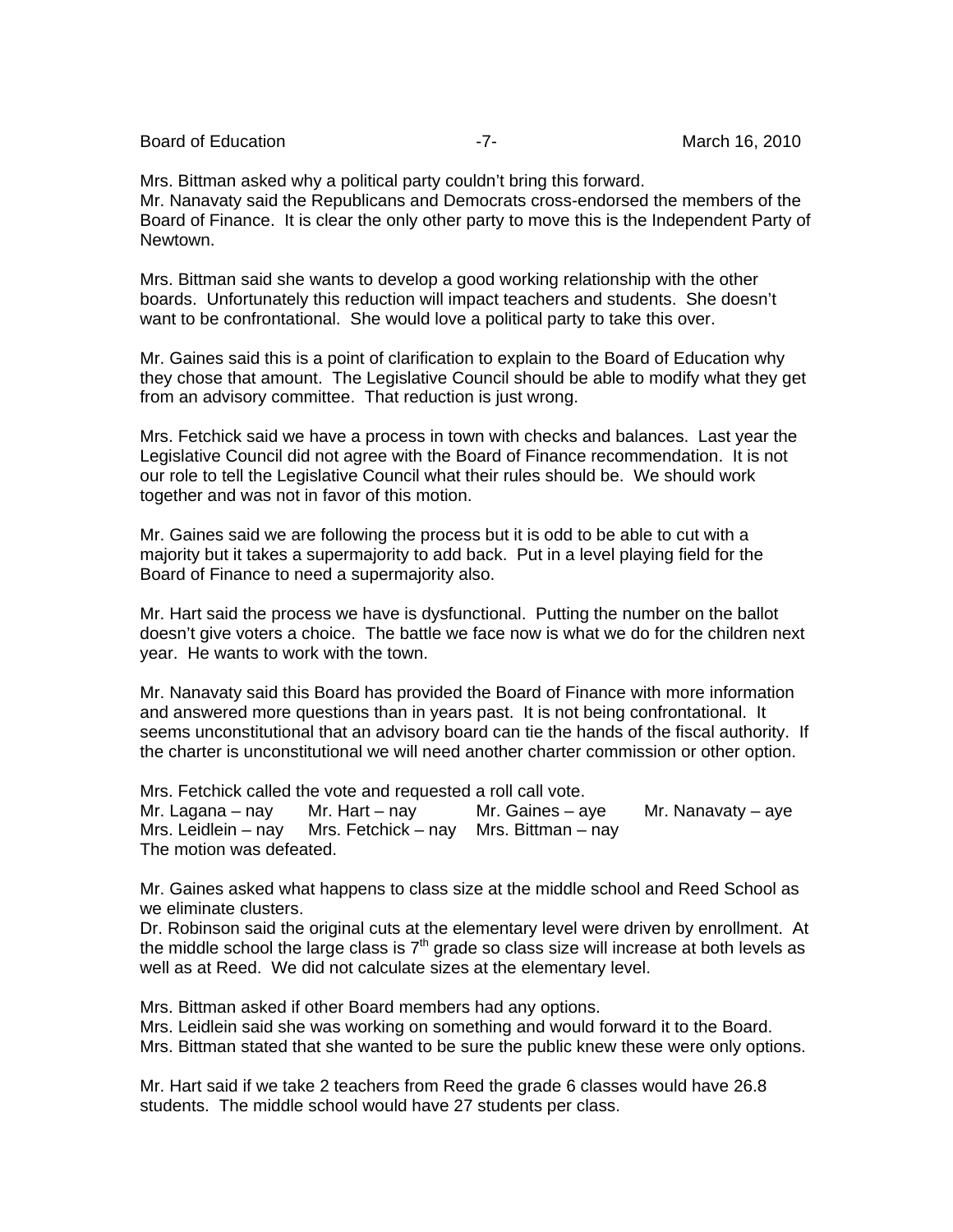Board of Education  $-8 -8-$  March 16, 2010

Mrs. Fetchick asked for dollar values for the staffing reductions under Option A on slides 16 and 18. She said there was a big increase in the number of preschool students with special ed students.

Dr. Robinson said there is the same number of typical peers as the special needs students. Mrs. Bittman said it will always be 50/50.

Mrs. Fetchick asked why we weren't looking at the St. Rose busing. If we look at the number of students on each tier it seems reasonable to have St. Rose on the same run as Reed and move Hawley to tier 3.

Mr. Nanavaty said that doesn't work. It was tried when we went to the 3-tier system. St. Rose students were on the same bus as Hawley and Reed students. There was confusion because sometimes the St. Rose students got off the bus at Hawley. It also tied up Church Hill Road with students not arriving on time. Parents were upset also. Why change something that will create more problems.

Mrs. Bittman said the bigger issue is that the St. Rose buses also go to Middle Gate or Sandy Hook. The Reed buses are very full.

Mrs. Fetchick said there are 11 buses for 282 students.

Mr. Nanavaty said it isn't an additional cost to the Board. When they finish there they go to Sandy Hook and Middle Gate.

Mrs. Fetchick asked if there was any overhead in the school offices to reduce staffing or combine with the town where appropriate. She would like to keep the class sizes as low as possible.

Dr. Robinson said we looked at all possibilities but because we run so lean the people in all of our offices work a lot more than what they are paid for.

Mr. Hart asked how we could keep the salaries for sports in our budget.

Mrs. Leidlein asked if an organization gave a donation could they stipulate giving it to a sports group. Dr. Robinson said they could.

MOTION: Mrs. Leidlein moved that the Board of Education approve funding for an enrollment study. Mrs. Fetchick seconded.

Mr. Nanavaty asked if anyone has spoken to the town to help fund this study.

Dr. Robinson said we have not.

Mr. Nanavaty said this would benefit the town also. It is worthwhile to do more than just an enrollment study.

Mrs. Leidlein asked to have the amount of \$17,400 listed as the cost for the study. Mr. Gaines amended the motion to include an amount of \$17,400. Mrs. Fetchick seconded the amendment. Vote: 7 ayes

Reconciliation of Excess Cost: Dr. Robinson said if you take the deficit we have of \$678,875 with the excess cost we have an increase of \$676,282 and end up with a shortfall of \$2,593. As of February 2010, projected expenditures will increase the shortfall to \$103,440.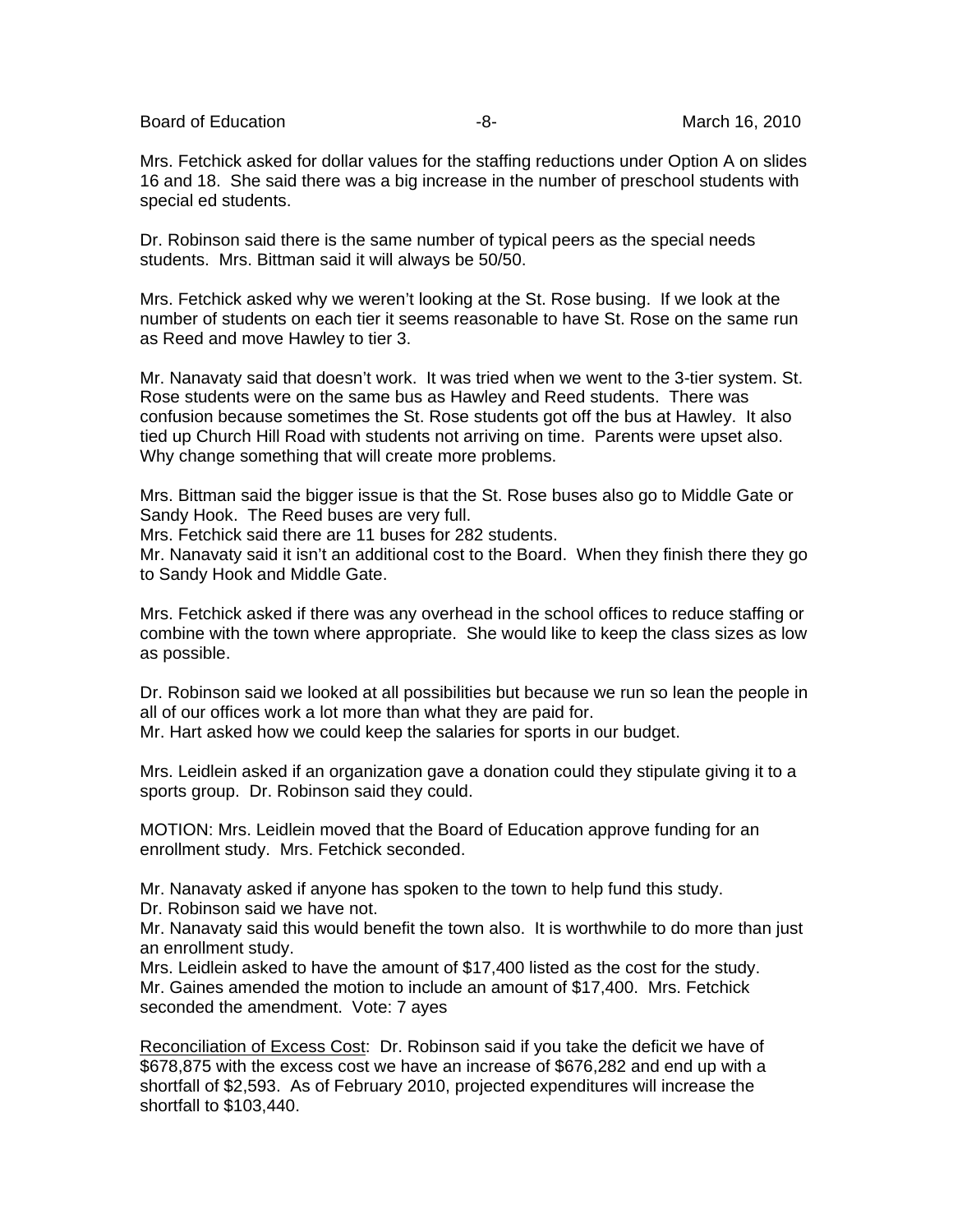Board of Education  $-9 -9-$  March 16, 2010

Financial Report: Mrs. Leidlein said it would be helpful to have whoever prepares the financial report to be here to explain it.

Mr. Hart said the finance subcommittee suggested having a final column in the report indicating the change from the last month.

Mrs. Fetchick questioned the increase in the salary amounts for the extra business administrator. It was \$30,000 in November and now it is \$62,000. Dr. Robinson said we estimated the administrator would be back in October. Mrs. Raymo had to cover the position until January so we exceeded the budgeted amount. Now we have a second part-time interim administrator with higher per diem costs. The position needs to be filled until July.

Mrs. Fetchick said we told another board that our funds were frozen. Dr. Robinson said we have supplies to purchase to keep the schools running through June.

Mrs. Fetchick requested a listing of what was spent during the month of February.

MOTION: Mr. Gaines moved to approve the financial report for the month ending February 28, 2010. Mr. Nanavaty seconded. Vote: 7 ayes

Process for Middle School Roof: Dr. Robinson said the cost estimate is currently being done. A motion will go to the Legislative Council and then the grant application will be filed with the State. The architect completes the design and the Board of Education and Public Building and Site Commission review the plans. We will start the roof this summer with provisions in the contract to work after school hours and Saturdays. It won't be finished by September.

## Item 5 – New Business

Dr. Robinson said that 19 teachers will receive non-renewal letters. There are 13 teachers who will receive letters telling them their position may be eliminated or they may be bumped but they may be able to bump someone else or more into an open position. There are 6 other teachers who will receive a non-renewal letter in case we need to do deeper cuts. There are 6 teachers who are long-term subs or under a oneyear contract will also get non-renewal letters.

MOTION: Mr. Gaines moved that the Board of Education authorize the Superintendent to send written notification to the non-tenured teachers on the 2010 Non-Renewal List. Mr. Hart seconded. Vote: 7 ayes

## Item 6 – Public Participation

Eric Paradis, 85 Riverside Road, said that shifting some of the middle school and Reed school activities to Parks and Rec may help. We should look at some commonality of services to keep and bring back special education students.

MOTION: Mr. Gaines moved to go into executive session for negotiations and personnel and invited Dr. Robinson. Mrs. Leidlein seconded. Vote: 7 ayes